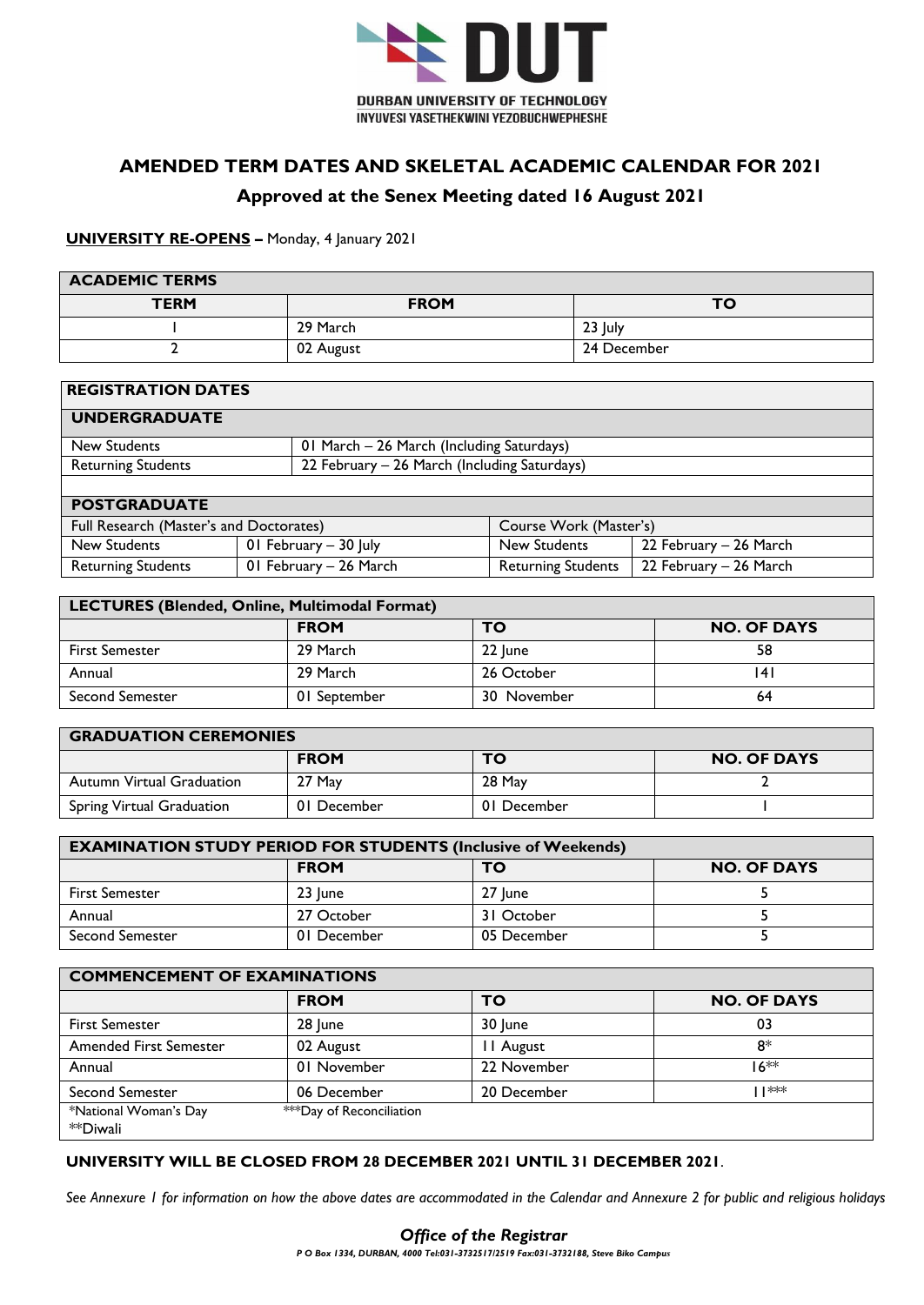#### **2021 SKELETAL ACADEMIC CALENDAR**

*NOTE:* 

*This schedule is aimed at:*

- *1. Illustrating all prescribed factors that need to be accommodated when devising the academic calendar, including the provisions of:*
	- *1.1 A 5-day study period for students (including weekends); and*
- *2. Indicating the number of days allocated for lectures/practicals (see column 9 below) after all prescribed factors have beenaccommodated.*
	- *2.1 Number of weeks for first semester = 11 weeks and 3 days*
	- *2.2 Number of weeks for Annual = 28 weeks and 1 day*
	- *2.3 Number of weeks for second semester = 12 weeks and 4 days*

| $\overline{(\mathsf{I})}$            |                                               | $\overline{(2)}$                                                                                                                                                                                    |              |                                                                                                             | $\overline{(3)}$ | (4)                                    |                          | $\overline{(5)}$                      |                                              | (6)                                                                                  | (7)                                                                                                                              | (8)                                                                  | (9)                 |
|--------------------------------------|-----------------------------------------------|-----------------------------------------------------------------------------------------------------------------------------------------------------------------------------------------------------|--------------|-------------------------------------------------------------------------------------------------------------|------------------|----------------------------------------|--------------------------|---------------------------------------|----------------------------------------------|--------------------------------------------------------------------------------------|----------------------------------------------------------------------------------------------------------------------------------|----------------------------------------------------------------------|---------------------|
| <b>REGISTRATION</b><br><b>PERIOD</b> |                                               | <b>TOTAL NUMBER OF</b><br><b>WEEKS FOR 2021</b><br>(CALCULATED FROM<br><b>FIRST DAY OF</b><br><b>LECTURES TO LAST</b><br><b>DAY OF RESPECTIVE</b><br><b>SEMESTER/ANNUAL</b><br><b>EXAMINATIONS)</b> |              | (MINUS)<br>(MINUS)<br>MID SEMESTER<br><b>STUDY PERIOD</b><br><b>VACATION PERIOD</b><br>(Including weekends) |                  |                                        | (MINUS)<br><b>EXAMS</b>  |                                       | (EQUALS)<br><b>REMAINING</b><br><b>WEEKS</b> | (EQUALS)<br><b>REMAINING</b><br><b>DAYS</b><br><b>(EXCLUDING</b><br><b>WEEKENDS)</b> | (MINUS)<br><b>PUBLIC</b><br><b>HOLIDAYS</b><br><b>THAT ARE</b><br><b>NOT PART</b><br>OF THE<br><b>VACATION</b><br><b>PERIODS</b> | (EQUALS)<br><b>DAYS FOR</b><br><b>LECTURES/</b><br><b>PRACTICALS</b> |                     |
| <b>DATES</b>                         | <b>WEEKS</b>                                  | <b>DATES</b>                                                                                                                                                                                        | <b>WEEKS</b> | <b>DATES</b>                                                                                                | <b>WEEKS</b>     | <b>DATE</b>                            | <b>WEEKS</b>             | <b>DATE</b>                           | <b>WEEKS</b>                                 |                                                                                      |                                                                                                                                  |                                                                      |                     |
| Semester I<br>$01$ Feb $-$<br>26 Mar | 8                                             | Semester I<br>$29$ Mar $-$<br>09 July                                                                                                                                                               |              |                                                                                                             |                  | Semester  <br>$23$ June $-$<br>27 June | 5 Days<br>incl<br>W/ends | Semester I<br>28-30 June<br>02-11 Aug | 3 days<br>7 days                             | Semester I                                                                           | Semester                                                                                                                         | Semester                                                             | Semester            |
| Annual<br>$01$ Feb $-$<br>26 Mar     | 8                                             | Annual<br>$29$ Mar $-$<br>23 July                                                                                                                                                                   | 17           |                                                                                                             |                  | Annual                                 | 0                        | Annual                                | 0                                            | <b>Annual</b><br>17                                                                  | Annual<br>85                                                                                                                     | Annual                                                               | <b>Annual</b><br>81 |
|                                      | MID-YEAR VACATION 26 JULY TO 30 JULY (I WEEK) |                                                                                                                                                                                                     |              |                                                                                                             |                  |                                        |                          |                                       |                                              |                                                                                      |                                                                                                                                  |                                                                      |                     |
| Semester 2<br>---------              | ---------                                     | Semester 2<br>$01$ Sep $-$<br>20 Dec                                                                                                                                                                | 16           |                                                                                                             |                  | Semester 2<br>$01$ Dec $-$<br>05 Dec   | 5 Days<br>incl<br>w/ends | Semester 2<br>$06$ Dec $-$<br>20 Dec  | $2 + 1$ day                                  | Semester 2<br>$13 + 1$ day                                                           | 66                                                                                                                               | $\overline{2}$                                                       | Semester 2<br>64    |
| Annual<br>---------                  | ---------                                     | Annual<br>$02$ Aug $-$<br>22 Nov                                                                                                                                                                    | $16 + 1$ day |                                                                                                             |                  | Annual<br>27 Oct -<br>31 Oct           | 5 Days<br>incl<br>W/ends | Annual<br>$01$ Nov $-$<br>22 Nov      | $3 + 1$ day                                  | Annual<br>$12 + 2$ days                                                              | 62                                                                                                                               | $\overline{2}$                                                       | <b>Annual</b><br>60 |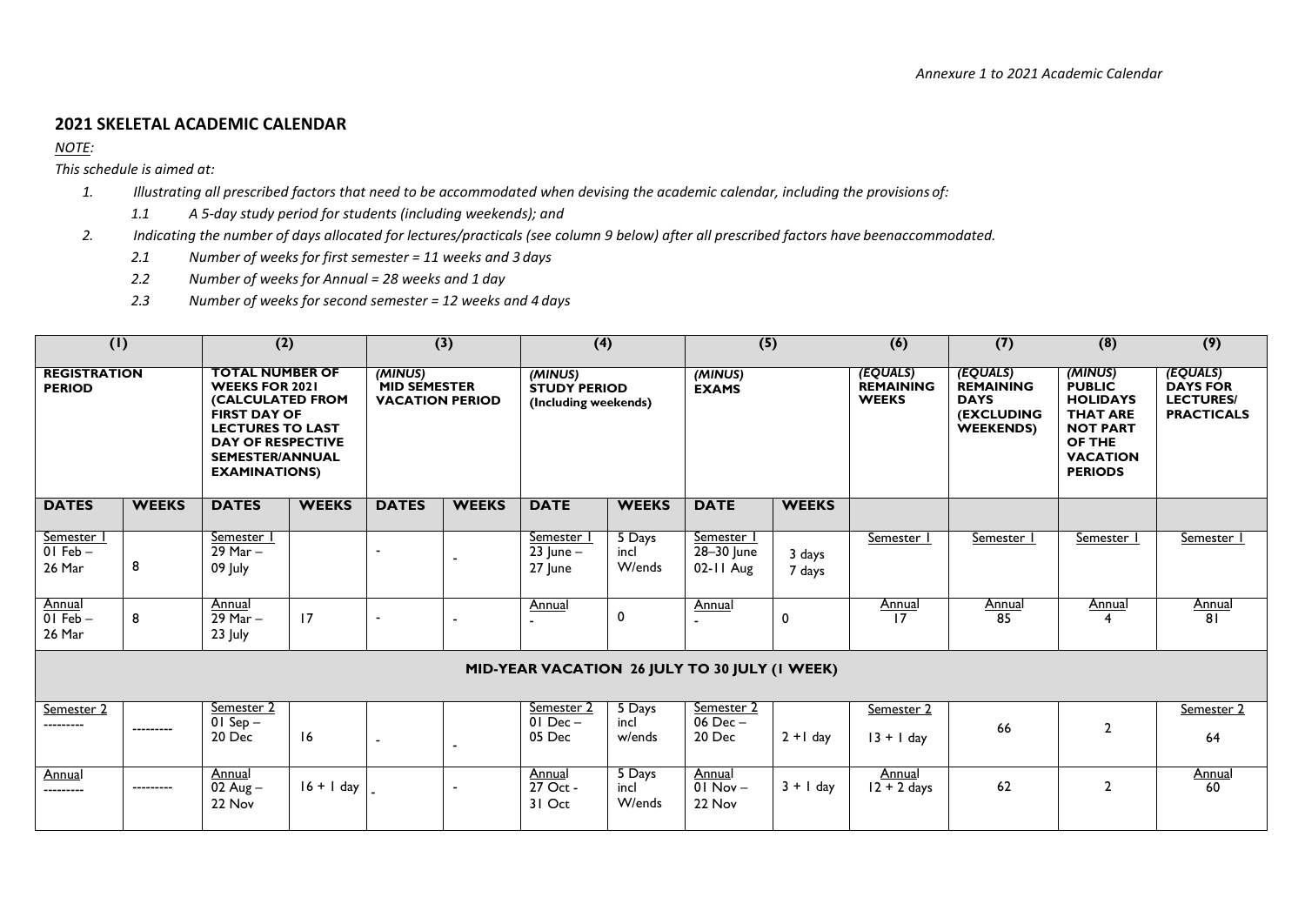|                         | <b>PUBLIC HOLIDAYS</b> |            |                                                                                                         | <b>RELIGIOUS DAYS</b> |            |  |  |
|-------------------------|------------------------|------------|---------------------------------------------------------------------------------------------------------|-----------------------|------------|--|--|
| <b>HOLIDAY</b>          | <b>DATE</b>            | <b>DAY</b> | <b>RELIGIOUS DAY</b>                                                                                    | <b>DATE</b>           | <b>DAY</b> |  |  |
| New Year's Day          | 01 January             | Friday     | Isaiah Shembe Day                                                                                       | 10 March              | Wednesday  |  |  |
| Human Rights' Day       | 21 March               | Sunday     | Isaiah Shembe Day                                                                                       | 02 May                | Sunday     |  |  |
| Public Holiday          | 22 March               | Monday     | <b>Ascension Day</b>                                                                                    | 13 May                | Thursday   |  |  |
| Good Friday<br>02 April |                        | Friday     | *Eid-ul-Fitr                                                                                            | 13 May                | Thursday   |  |  |
| <b>Family Day</b>       | 05 April               |            | *Eid-ul-Adha                                                                                            | 20 July               | Tuesday    |  |  |
| Freedom Day             | 27 April               | Tuesday    | Rosh Hashana                                                                                            | 07 September          | Tuesday    |  |  |
| <b>Workers Day</b>      | 01 May                 | Saturday   | Rosh Hashana                                                                                            | 08 September          | Wednesday  |  |  |
| Youth Day               | 16 June                | Wednesday  | Yom Kippur                                                                                              | 16 September          | Thursday   |  |  |
| National Women's Day    | 09 August              | Monday     | Diwali                                                                                                  | 04 November           | Thursday   |  |  |
| Heritage Day            | 24 September           | Friday     |                                                                                                         |                       |            |  |  |
| Day of Reconciliation   | 16 December            | Thursday   | The University respects the religious beliefs of all staff and students.                                |                       |            |  |  |
| Christmas Day           | 25 December            | Saturday   | As a result, tests, assessments and examinations will not be                                            |                       |            |  |  |
| Day of Goodwill         | 26 December            | Sunday     | scheduled on the above days; however, the University will remain<br>open and operational on these days. |                       |            |  |  |
| Public Holiday          | 27 December            | Monday     |                                                                                                         |                       |            |  |  |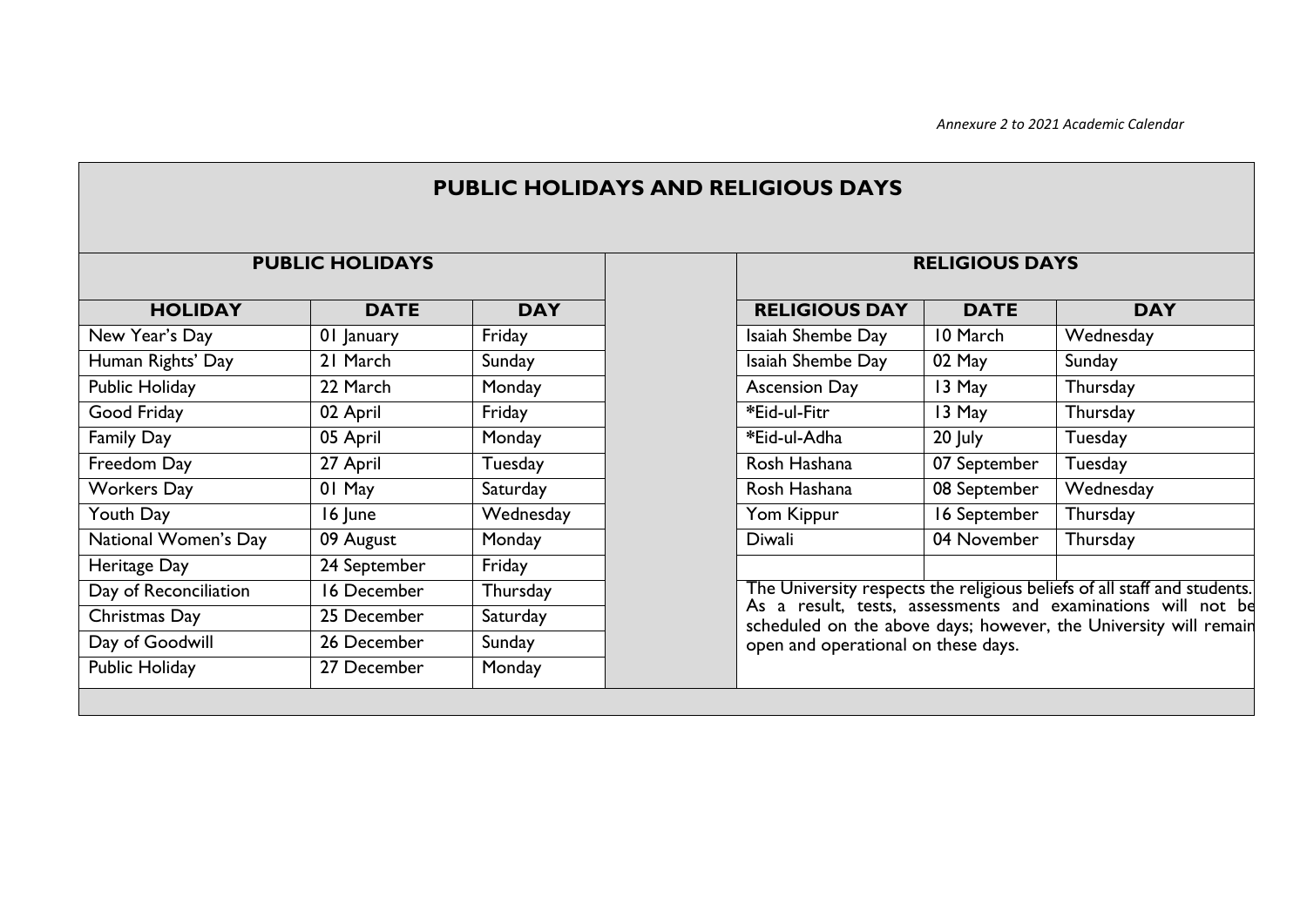### **NOTES:**

- First Semester Exams have been moved from 28 June 2021 09 July 2021 to 02 11 August 2021 (7 days). Exams took place on 28 30 June 2021
- Catch up practicals and continuous online assessment will be extended until 11 August 2021
- The vacation from 20 23 September 2021 was removed (4 days)
- Fourteen working days have been allocated for Exams processing from 12 31 August 2021
- Second semester commencement changed from 02 August 2021 to 01 September 2021
- Second semester teachings days changed from 67 to 64
- Second semester study period changed from 18 22 November 2021 to 01 05 December 2021
- Second Semester examinations changed from 23 November 2021 06 December 2021 to 06 20 December 2021
- Annual teaching days changed from 137 to 141 days
- Annual exams and study period remains the same
- Spring Graduation dates changed from 13-14 September to 01 December 2021